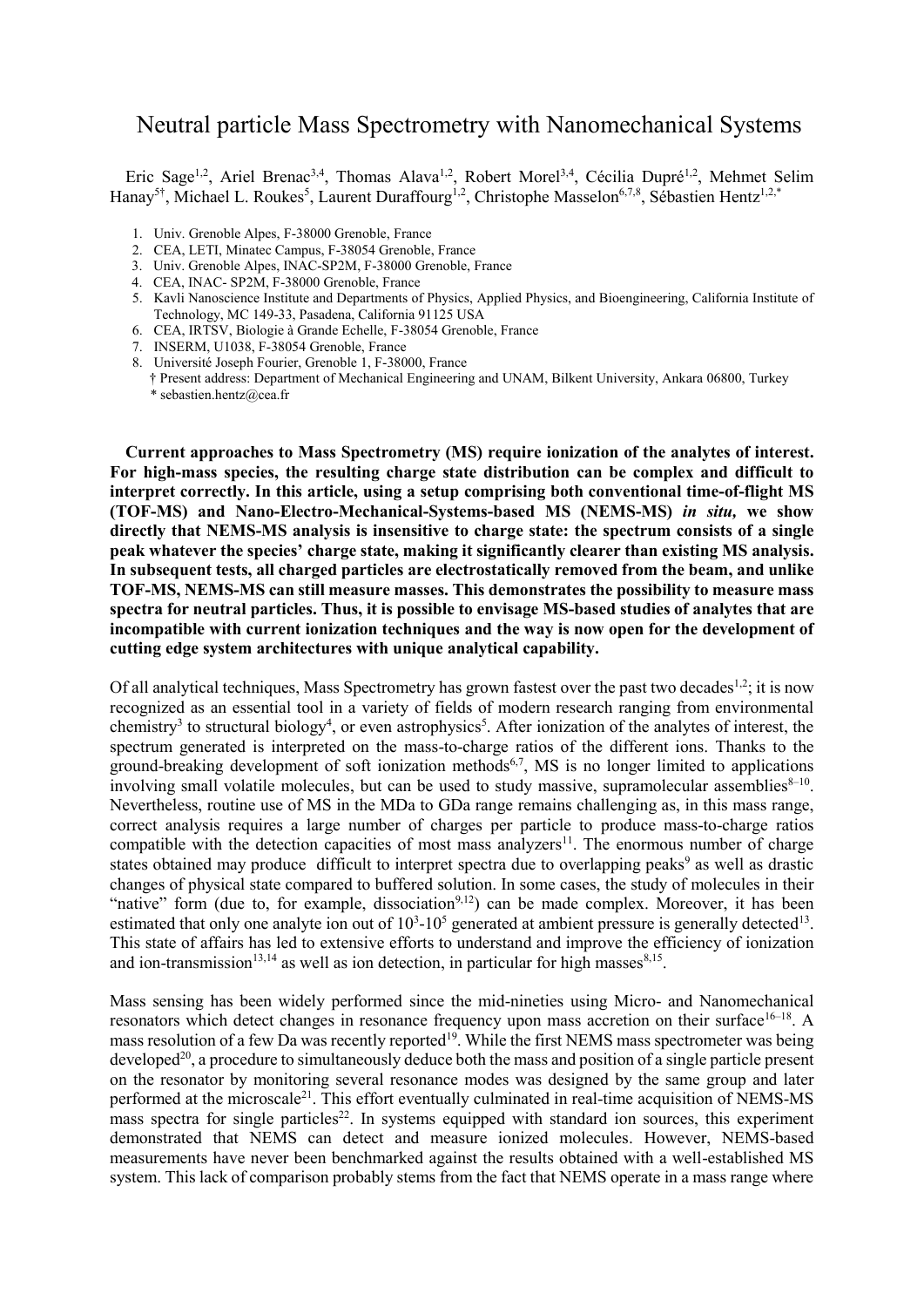there is no accepted mass standard (i.e., the atomic or molecular calibrants used in MS<sup>23,24</sup>). Furthermore, NEMS-MS has an attribute distinguishing it from all other MS systems – it can measure **both** neutral and ionized molecules – but this attribute has yet to be exploited. In this article, we demonstrate the unique features of NEMS-MS using an experimental setup where both neutral and ionized metallic nanoclusters can be produced on demand. This novel hybrid setup makes it possible to acquire mass spectra for these nanoclusters by both NEMS-MS and TOF-MS.

# **Results**

## **Setup**

The setup consisted of four main vacuum chambers (see [Figure 1a](#page-4-0)): a nanocluster source, an intermediate chamber equipped with electrostatic deflection plates, a deposition chamber and an in-line TOF mass spectrometer. Metallic nanoclusters were generated using a sputtering gas aggregation technique<sup>25</sup>. Nanoclusters were then expelled into the vacuum deposition chamber ( $10^{-5}$  mbar) through a differential pumping stage. The metallic cluster sizes and the cluster deposition rate could be tuned by adjusting the operating parameters (see Supplementary Methods). The deposition rate was measured thanks to a Quartz Crystal Microbalance (QCM) placed on a translational stage. Upon retraction of this stage, the nanomechanical resonator shown in [Figure 1b](#page-4-0) was exposed to the cluster flux. When both NEMS and QCM were retracted, the particle flux could enter the acceleration region of the in-line TOF mass spectrometer, where the mass-to-charge distribution of charged particles was measured. Transmission Electronic Microscopy (TEM) performed on nanoclusters deposited on TEM grids showed that the TOF module accurately detects the total mass distribution for the clusters<sup>26</sup> (see Supplementary Methods). The configuration of the deposition chamber makes it possible to perform QCM, TOF-MS and NEMS-MS measurements sequentially; this setup ensures that the cluster distribution remains unchanged within the timeframe of the experiment (typically from 30 min to several hours) (detailed in Supplementary Methods).

## **Comparison of TOF-MS and NEMS-MS**

For our experiments, we chose tantalum as the analyte as it is both dense (16.6 g.cm<sup>-3</sup>) and readily condenses into large clusters. The cluster populations generated follow a log normal distribution law with mean masses of up to 4.5 MDa (diameter up to 9.5 nm). The TOF and NEMS-MS mass spectra acquired for various populations, with mean masses down to 470 kDa, were compared. Excellent matching of both the central mass and the width of the main peak distribution was obtained between the two techniques, particularly for larger particles (see Supplementary Figure 5). As the mass resolution of a nanomechanical sensor is constant over the whole mass range<sup> $27$ </sup> it provides lower relative uncertainty for heavier particles. This contrasts with current MS systems where the resolving power (capacity to distinguish between two peaks with similar masses) decreases as mass increases<sup>11</sup>. A comparison between NEMS-MS and TOF-MS for a cluster population centered on 2420 kDa is presented in [Figure](#page-5-0)  [2](#page-5-0). NEMS-MS spectra displayed a single peak, but additional peaks were present on the TOF-MS spectrum. These additional peaks were visible in a wide range of operating conditions for cluster generation (clusters typically measured 4 nm or more). Regardless of the mass distribution generated, the mass ratios between these peaks remained constant and equal to  $\frac{1}{2}$  and  $\frac{1}{3}$ . However, multimodal size distributions were never observed with TEM measurements<sup>26</sup>, indicating that the true particle mass distribution is represented by a single peak. The multiple peaks detected with TOF-MS can thus be attributed to the presence of multiple charge states in the compound analyzed, which is a common phenomenon in current MS. Thus, different charge states lead to several peaks because ion-based MS is sensitive to the mass-over-charge ratio  $\left(\frac{m}{a}\right)$  $\frac{m}{z}$ ). This phenomenon can become problematic when a number of charge states co-exist, since it decreases the signal-to-noise ratio (because the ions of interest are spread over multiple peaks). When this occurs with mixtures to be analyzed, spectral interpretation requires specific procedures to deal with overlapping multiply-charged envelopes<sup>9,28,29</sup>. Moreover, the interpretation of spectra containing multiple charge states with low isotopic resolution becomes a real issue, since it can be difficult to distinguish between the presence of species at a fraction of the mass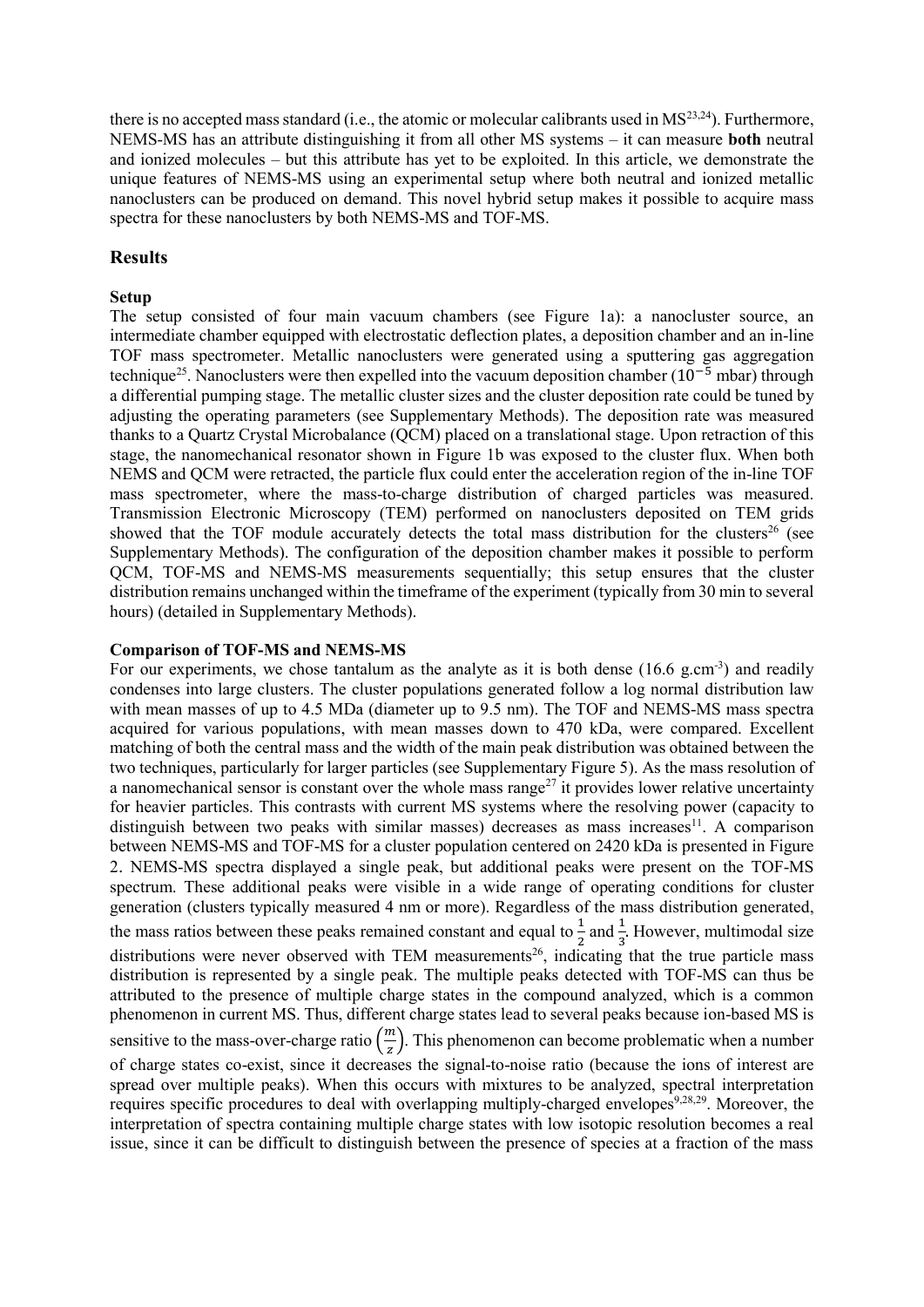( 1  $\frac{1}{x}m$  $\frac{m}{z}$ ) of a particular analyte of mass *m* and the presence of a multiply-charged version of the same analyte  $\left(\frac{m}{xz}\right)^{30}$ . To identify a species, the instrument resolution must be sufficient to resolve multiple peaks, and assign charge numbers to deduce a precise mass. NEMS-MS detection provides a clear, single peak, unlike m/z detection which displays multiple charge states. Indeed, the resolution - 70 kDa as directly measured based on Allan deviation<sup>31</sup> - is amply sufficient to resolve any of the apparent peaks present on the TOF-MS spectrum, and indeed, in other acquisitions, clusters with mean masses below 500 kDa were successfully measured. [Figure 2](#page-5-0) clearly shows that NEMS-MS spectra provide a clean signal, untainted by the compounding effect of multiple charge states. Consequently, this spectrum unequivocally shows that the nanoparticle population produced can be represented by a single distribution with a well-defined peak value corresponding to its mass. NEMS-MS can thus avoid possible spectrum misinterpretation or loss of information caused by peak overlap. This attribute could be of great interest when analyzing mixtures, i.e., for the vast majority of MS measurements.

#### **Mass spectrum of neutral particles**

The results presented here demonstrate that NEMS-MS is insensitive to charge and can be used to directly measure mass. This potentially represents a major paradigm shift in MS since ionization could be circumvented altogether. Without ionization, it will be possible to analyze compounds in their native state, regardless of their charge. To confirm that this is possible, we went on to investigate whether the NEMS device could detect neutral particles. A DC voltage of 40 V was applied to the deflection plates located in the intermediate chamber. This voltage caused charged particles (known to form in the cluster source) to deviate from the straight flow line and collide with the plate (producing a black spot on the plates, see Figure S2d) while neutral particles were unperturbed and continued on toward the deposition chamber. TOF and NEMS-MS spectra were acquired with and without electrostatic deflection: [Figure](#page-6-0)  [3](#page-6-0) shows the first mass spectra obtained for neutral particles. While no signal was observed with the TOF module (confirming the absence of charged particles), NEMS-MS successfully measured the mass distribution for the neutral particle population. Once again, the peak mass of the undeflected singlycharged TOF spectra correlated very well with both the deflected (neutrals only) and undeflected (both ions and neutrals) NEMS-MS spectra, confirming that the mass distributions for neutral and ionized clusters were identical.

### **Discussion**

Analysis of large (supra-) molecular entities is extremely challenging using ion-based MS methods as a high number of charges is required to produce mass-to-charge ratios compatible with the detection capacity of most mass analyzers<sup>11</sup>. Very few instruments are capable of resolving successive charge states in this high mass/ high charge regime<sup>10</sup>. Moreover, not all species ionize with equal efficiency<sup>24,30</sup>. Thus, MS is inherently non-quantitative and internal standards must be used to calibrate the analytical response<sup>23</sup>. Although Charge Detection MS circumvents charge state assignment issues by simultaneously measuring the charge and the m/z of individual ions, it still requires highly charged particles (hundreds to thousands) when analyzing massive ions<sup>8,32</sup>. In ionization-based MS in general, the extent of charging required in some cases may make it complex to study the analyte in its "native" form, as it would be found in buffered solution<sup>9</sup>, and may even induce unwanted dissociation. A clear limitation of ionization-based MS is the instruments' limit-of-detection, which is determined by the ionization source's ionization/sampling efficiency, as well as the efficiency of ion transmission and detection. For example, Electro Spray Ionization (ESI), the preferred source for use with macro-ions, has a combined ionization/sampling efficiency (ratio between the ionic current after the inlet capillary and the total spray current) well below  $1\%^{14}$ . This is due in part to a rapidly expanding charged droplet/ion plume caused by Coulomb repulsion and to the shape of the electric field, which disperses the sample across a much larger area than that of the inlet to the mass spectrometer. Standard ion detectors also have a diminished efficiency at high masses due to their exponentially decreasing quantum efficiency<sup>15</sup>. During our experiments, only one particle out of a few million entering the TOF spectrometer was generally detected by the Micro Channel Plate detector (MCP). This is mainly due to the proportion of charged particles (25%) and to the secondary electron yield of the MCP (measured in the 10-6 range, as expected with this high mass range). The yield of the TOF-MCP pair can be improved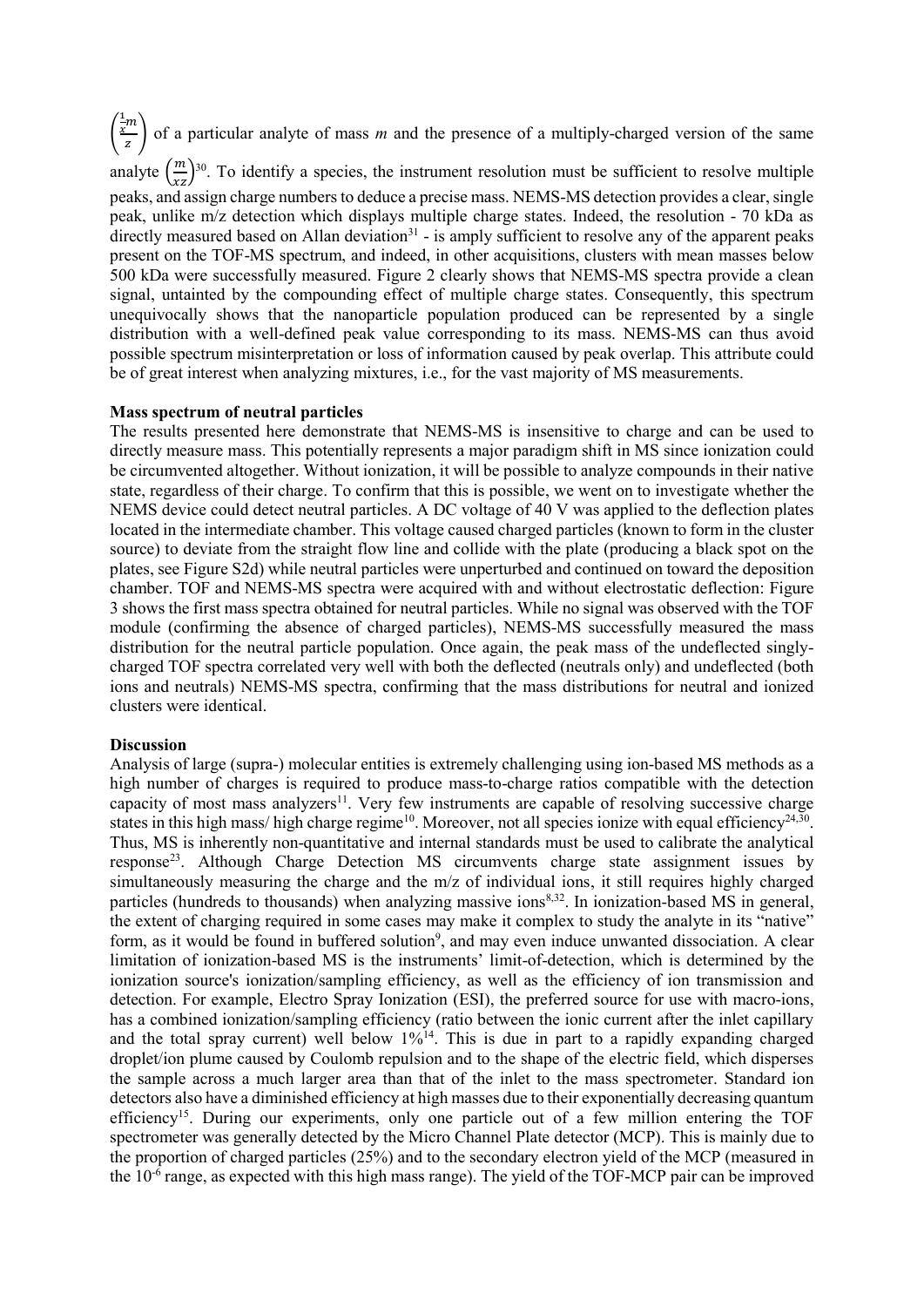by increasing the voltage, but not by much more than a factor of 50. On the other hand, one particle out of a hundred million particles was detected by our single NEMS detector despite its small cross-section (around 2  $\mu$ m<sup>2</sup>). We believe it is feasible to achieve ~10% detection efficiency through use of ultradense arrays of nanoscale resonators placed in a configuration covering the entire particle beam. Elsewhere we have demonstrated the requisite CMOS-compatible techniques for very large scale integration of NEMS<sup>33</sup>.

The suitability of NEMS-MS for analysis of both biological and metallic particles in the MDa to the GDa range has already been shown<sup>22</sup>. In this study, we demonstrate that NEMS-MS directly measures mass independently of charge. This clarifies the spectrum obtained, simplifying analysis and facilitating identification of the sample. We demonstrate directly, for the first time, that NEMS-MS is compatible with analysis of *neutral* particles. This result makes development of weakly-ionizing or non-ionizing methods for the transfer of particles into the gas phase highly relevant. Micro-dispensing could be particularly suitable for high-mass entities. For example, Surface Acoustic Wave Nebulization is an ionization technique which has been shown to be even softer than ESI<sup>34</sup>. In addition, particles have almost no velocity as they reach the mass spectrometer inlet, and can thus be sampled with optimal efficiency. Combining nebulizers and ultra-dense arrays of NEMS offers the potential of new analytical capabilities and limits-of-detection several orders of magnitude lower than today's technology. These features could help elucidate unsolved questions in various fields, such as the study of new materials<sup>8</sup>, large dendrimers in analytical chemistry<sup>35,36</sup>, or easily-dissociated, poorly soluble membrane proteins<sup>37</sup> in structural biology. A similar combination could also be used to monitor nanoparticle levels in the environment and residual diseases in real-time.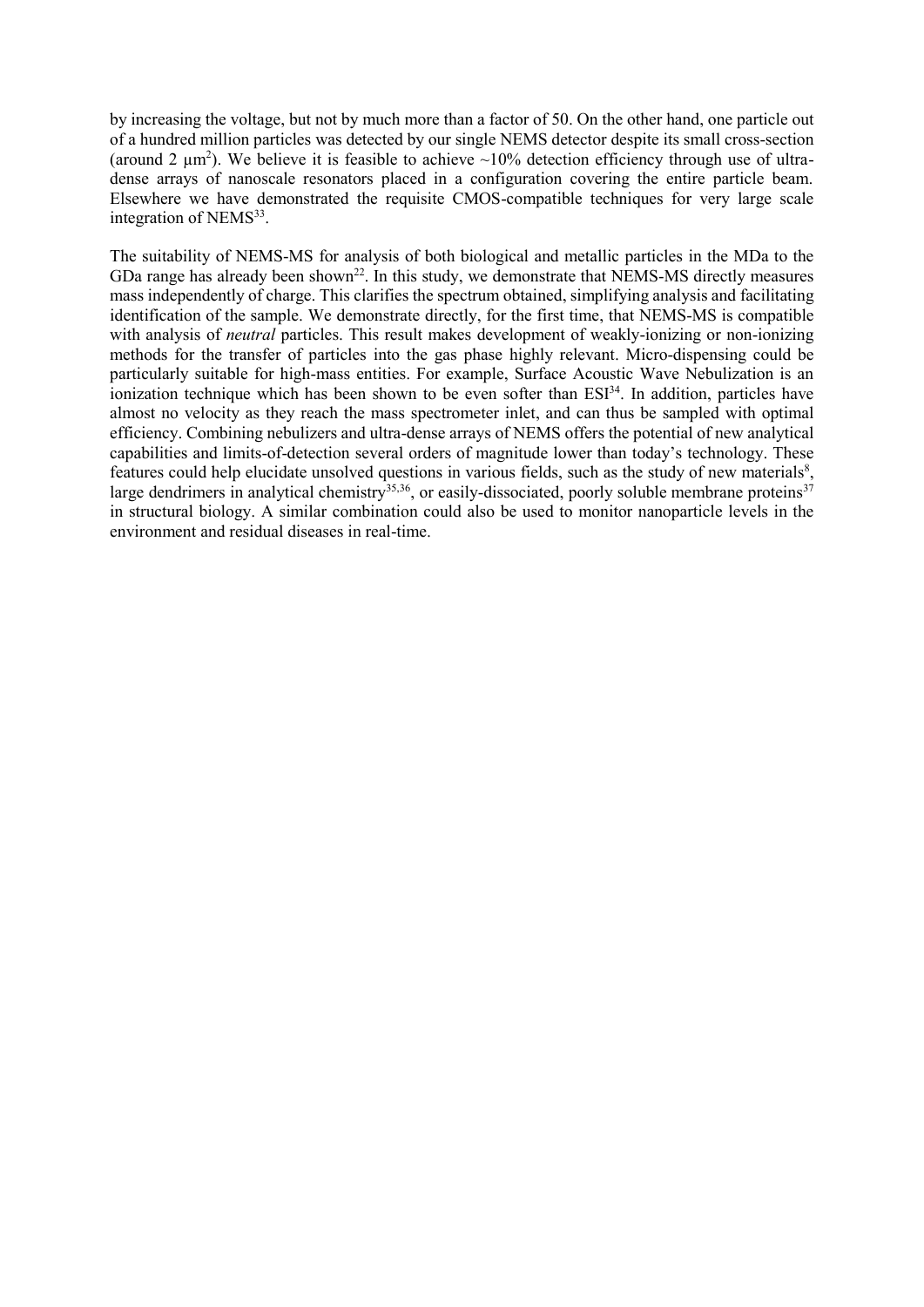

<span id="page-4-0"></span>**Figure 1: Hybrid setup for TOF-MS and NEMS-MS of nanoparticles.** a) Diagram showing the full setup, with, from left to right: the cluster source, an intermediate chamber comprising deflection plates, the deposition chamber and an in-line TOF mass spectrometer. Both NEMS holder and QCM are retractable, making sequential NEMS-MS, TOF-MS and QCM measurements possible in identical operating conditions. b) **Colorized SEM image of a typical doubly clamped in-plane resonator used in this study.** The beams were designed to resonate around 25 MHz for mode 1 and 65 MHz for mode 2. Typical dimensions for the resonant beam were: 160 nm (thickness), 300 nm (width) and 5 to 10 µm (length). Electrostatic actuation was used, and in-plane motion transduction was performed using piezoresistive nanogauges in a bridge configuration to allow background cancellation. Gate electrodes were specifically patterned for mode 1 and mode 2 actuation. A bias voltage at  $\omega$ - $\Delta \omega$  was applied at the center of the nanogauge bridge and the tension/compression in the nanogauges at  $\omega$  was used to mix the differential output down at  $\Delta \omega$ , a few 10s of kHz (see also Supplementary Methods). Manufacturing details and electrical operation are described elsewhere<sup>31</sup>.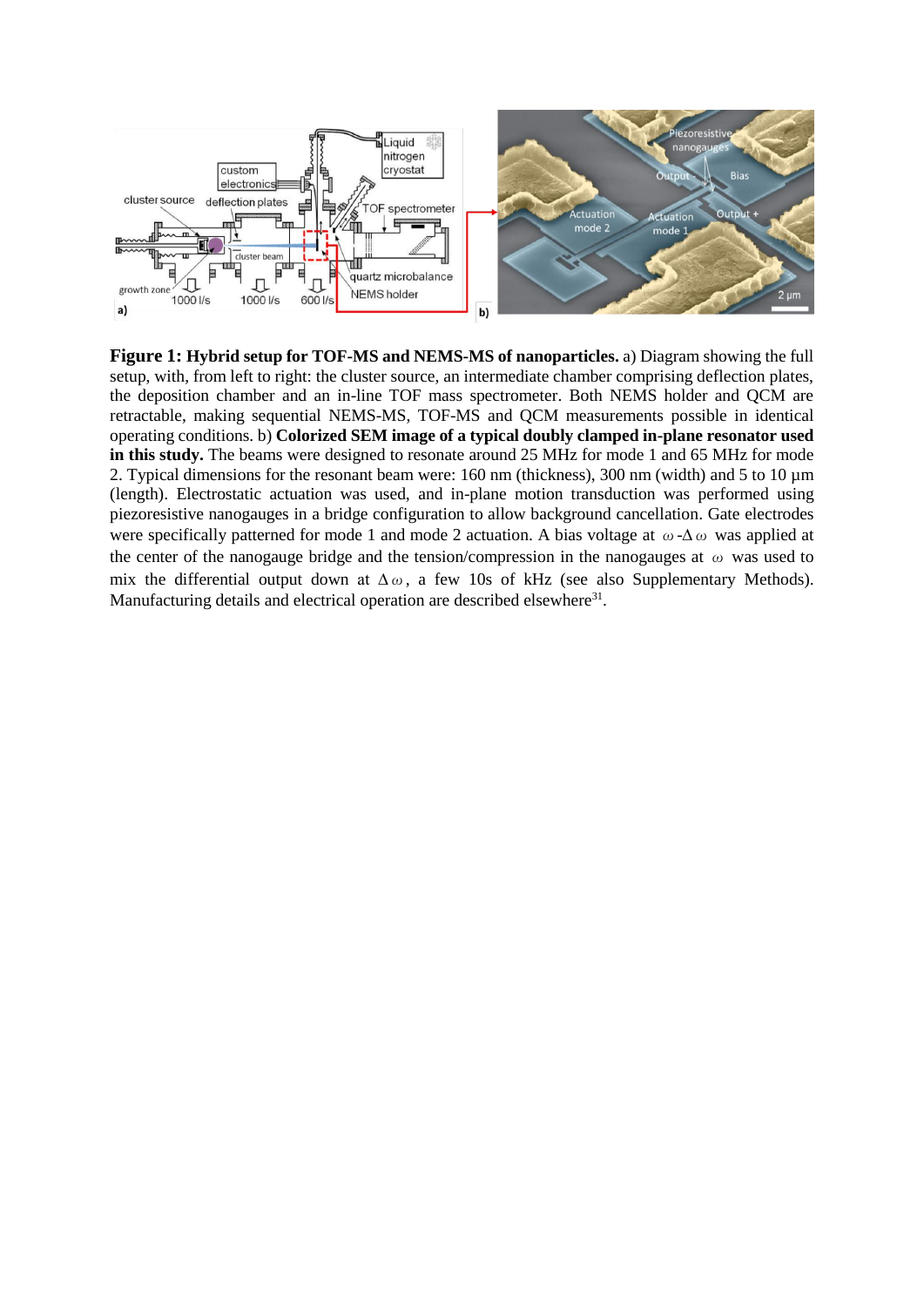

<span id="page-5-0"></span>**Figure 2: NEMS-MS greatly clarifies the spectrum.** Spectra for a nanocluster population with a mean mass of around 2420 kDa acquired by both TOF and NEMS-MS. The TOF data was smoothed by applying a Savitsky-Golay filter. While multiply-charged particles generate several peaks in the TOF-MS spectrum, the NEMS directly weighs the particle masses, yielding a single peak.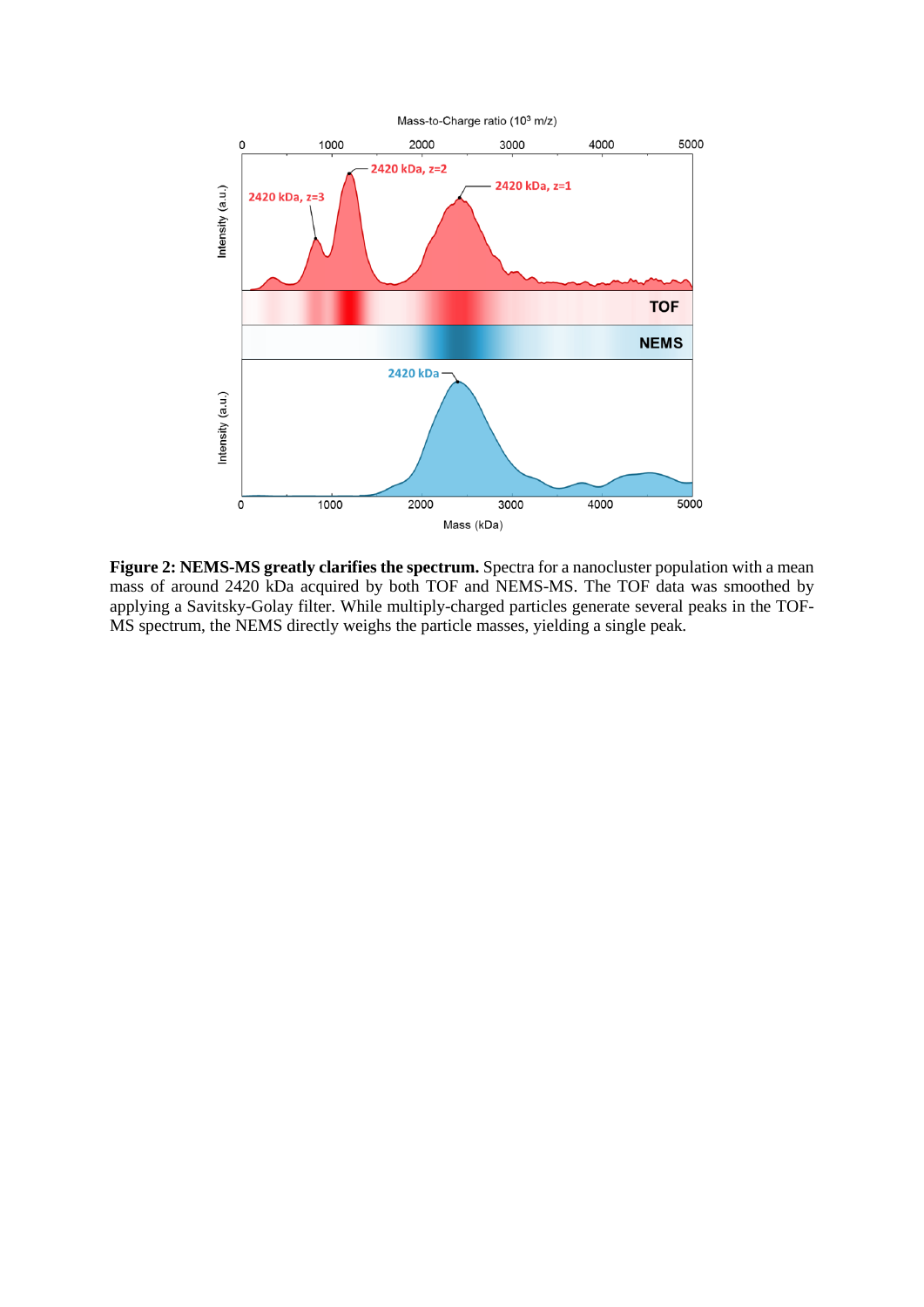

<span id="page-6-0"></span>**Figure 3: Demonstration of neutral particle Mass Spectrometry.** Results of TOF-MS and NEMS-MS analysis of populations with and without charged particles. Charged particles can be removed by tuning the voltage on the deflection plates in the intermediate chamber: when this potential is set to 0 V (upper graphs), both ionized and neutral particles flow toward the deposition chamber, while with a voltage of 40 V (lower graphs) only neutral particles enter the deposition chamber. Three different nanoparticle populations were produced and measured using different experimental settings. These populations had mean masses of around 1300 kDa, 2300 kDa and 3400 kDa. The TOF displays singly, doubly and even triply charged particles when ions are not deflected. However, just like any ion-based MS instrument, the TOF is unable to produce spectra for the populations composed solely of neutral particles. NEMS-MS successfully detects the particles regardless of their charge states and delivers identical spectra for all configurations.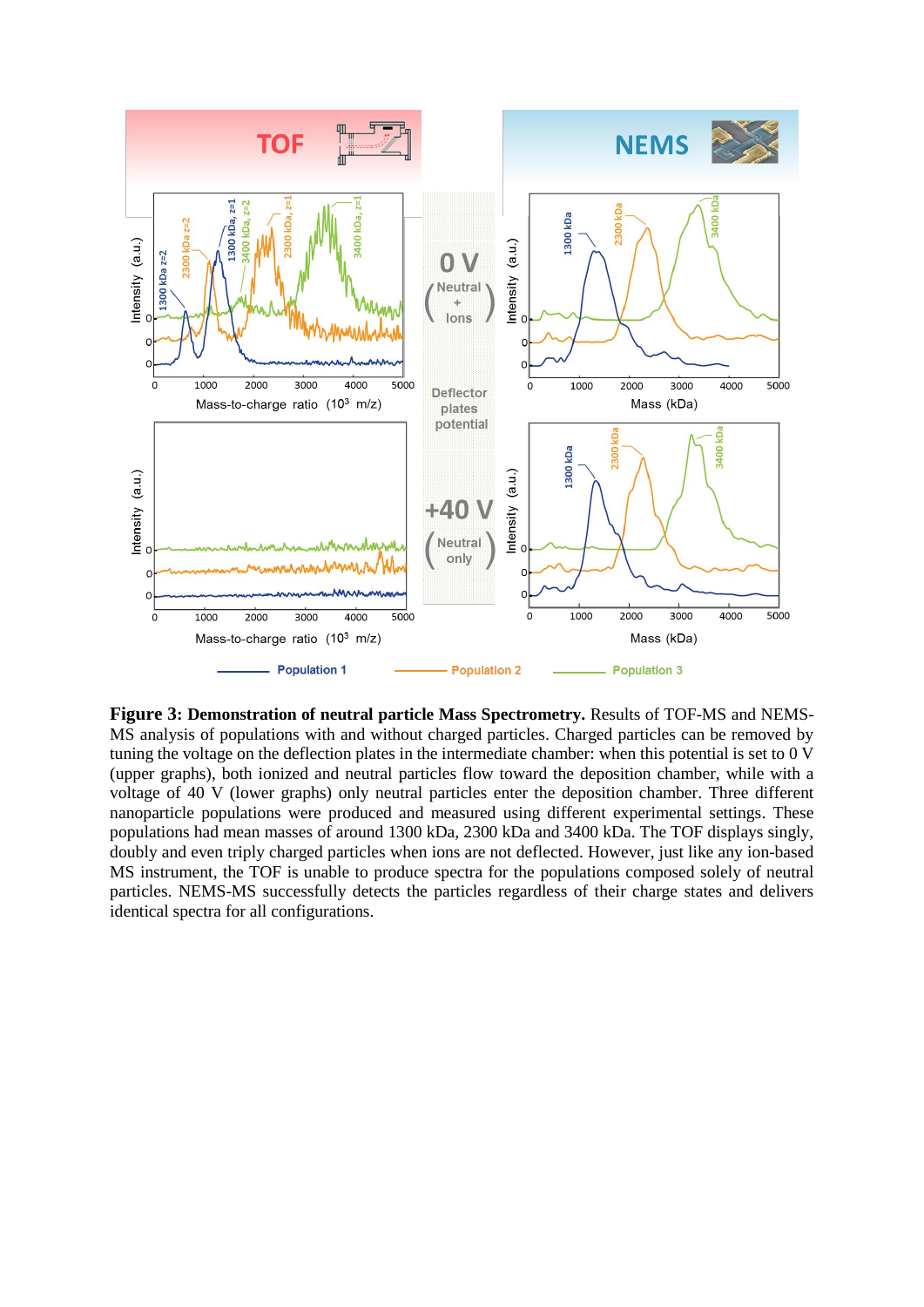## **Acknowledgment**

The authors acknowledge partial support from the LETI Carnot Institute NEMS-MS project. They also thank Carine Marcoux for her support with the device fabrication, A.-K. Stark for technical discussions as well as Prof. Jean-Claude Tabet for his advice on the writing of the manuscript. S.H. would like to thank Prof. Dan Frost for carefully proof-reading the text.

## **Author contribution**

E.S., A.B. and R.M. performed the experiments. C.D. fabricated the devices. L.D., and S.H. conceived the idea, supervised the investigation and discussed the results and their impact with C.M.. E.S., A.B., T.A., C.M. and S.H. wrote the manuscript. All authors commented on the manuscript.

**Competing financial interests:** the authors declare no competing financial interests.

## **Bibliography**

- 1. Van Duijn, E. Current limitations in native mass spectrometry based structural biology. *J. Am. Soc. Mass Spectrom.* **21,** 971–8 (2010).
- 2. Dove, A. Mass Spectrometry Raises the Bar. *Science (80-. ).* **328,** 920–922 (2010).
- 3. Heberer, T. Occurrence, fate, and removal of pharmaceutical residues in the aquatic environment: a review of recent research data. *Toxicol. Lett.* **131,** 5–17 (2002).
- 4. Robinson, C. V, Sali, A. & Baumeister, W. The molecular sociology of the cell. *Nature* **450,** 973–82 (2007).
- 5. Joblin, C., Masselon, C., Boissel, P., Parseval, P. De & Muller, J. Simulation of Interstellar Aromatic Hydrocarbons Using Ion Cyclotron Resonance. Preliminary Results. *Rapid Commun. Mass Spectrom.* **11,** 1619–1623 (1997).
- 6. Fenn, J. B. Electrospray wings for molecular elephants (Nobel lecture). *Angew. Chem. Int. Ed. Engl.* **42,** 3871–94 (2003).
- 7. Tanaka, K. The Origin of Macromolecule Ionization by Laser Irradiation (Nobel Lecture). *Angew. Chemie Int. Ed.* **42,** 3860–3870 (2003).
- 8. Doussineau, T. *et al.* Direct Molar Mass Determination of Self-Assembled Amphiphilic Block Copolymer Nanoobjects Using Electrospray-Charge Detection Mass Spectrometry. *ACS Macro Lett.* **1,** 414–417 (2012).
- 9. Benesch, J. L. P. & Robinson, C. V. Mass spectrometry of macromolecular assemblies: preservation and dissociation. *Curr. Opin. Struct. Biol.* **16,** 245–51 (2006).
- 10. Snijder, J., Rose, R. J., Veesler, D., Johnson, J. E. & Heck, A. J. R. Studying 18 MDa Virus Assemblies with Native Mass Spectrometry. *Angew. Chem. Int. Ed. Engl.* 4020–4023 (2013). doi:10.1002/anie.201210197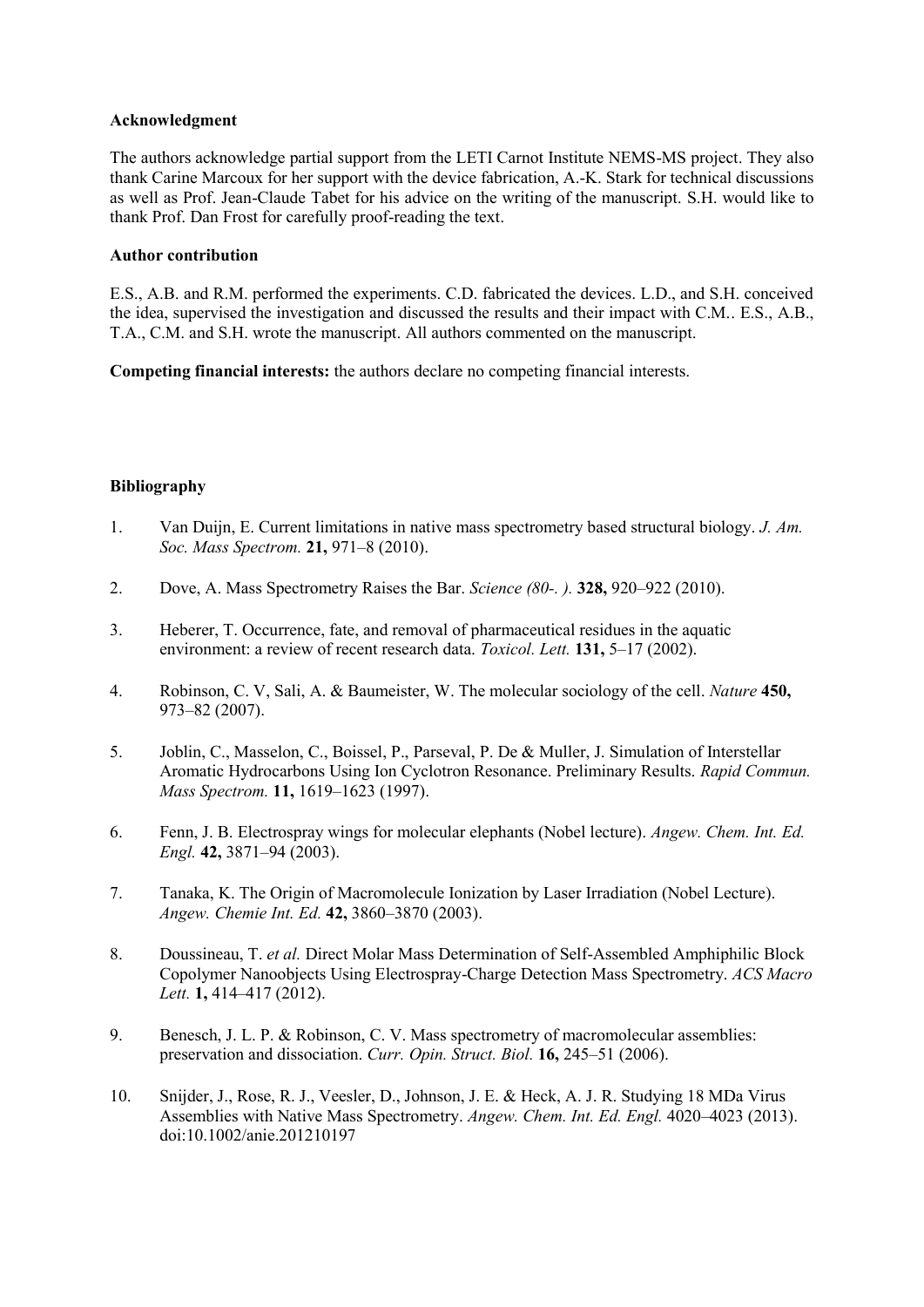- 11. Chang, H.-C. Ultrahigh-mass Mass Spectrometry of single biomolecules and bioparticles. *Annu. Rev. Anal. Chem.* **2,** 169–85 (2009).
- 12. Doussineau, T. *et al.* Charging megadalton poly(ethylene oxide)s by electrospray ionization. A charge detection mass spectrometry study. *Rapid Commun. Mass Spectrom.* **25,** 617–23 (2011).
- 13. Page, J. S., Kelly, R. T., Tang, K. & Smith, R. D. Ionization and Transmission Efficiency in an Electrospray Ionization – Mass Spectrometry Interface. *J. Am. Soc. Mass Spectrom.* **18,** 1852– 1590 (2007).
- 14. Marginean, I. *et al.* Analytical Characterization of the Electrospray Ion Source in the Nanoflow Regime. *Anal. Chem.* **80,** 6573–6579 (2008).
- 15. Twerenbold, D. *et al.* Single molecule detector for mass spectrometry with mass-independent detection efficiency. *Proteomics* **1,** 66–69 (2001).
- 16. Thundat, T., Wachter, E. a., Sharp, S. L. & Warmack, R. J. Detection of mercury vapor using resonating microcantilevers. *Appl. Phys. Lett.* **66,** 1695 (1995).
- 17. Ilic, B. *et al.* Enumeration of DNA molecules bound to a nanomechanical oscillator. *Nano Lett.* **5,** 925–9 (2005).
- 18. Gil-santos, E. *et al.* Nanomechanical mass sensing and stiffness spectrometry based on twodimensional vibrations of resonant nanowires. *Nat. Nanotechnol.* **5,** 641–645 (2010).
- 19. Chaste, J. *et al.* A nanomechanical mass sensor with yoctogram resolution. *Nat. Nanotechnol.* **7,** 301–4 (2012).
- 20. Naik, A. K., Hanay, M. S., Hiebert, W. K., Feng, X. L. & Roukes, M. L. Towards singlemolecule nanomechanical mass spectrometry. *Nat. Nanotechnol.* **4,** 445–449 (2009).
- 21. Schmid, S., Dohn, S. & Boisen, A. Real-Time Particle Mass Spectrometry Based on Resonant Micro Strings. *Sensors* **10,** 8092–8100 (2010).
- 22. Hanay, M. S. *et al.* Single-protein nanomechanical mass spectrometry in real time. *Nat. Nanotechnol.* **7,** 602–608 (2012).
- 23. Brun, V., Masselon, C., Garin, J. & Dupuis, A. Isotope dilution strategies for absolute quantitative proteomics. *J. Proteomics* **72,** 740–9 (2009).
- 24. Tang, K., Page, J. S. & Smith, R. D. Charge competition and the linear dynamic range of detection in electrospray ionization mass spectrometry. *J. Am. Soc. Mass Spectrom.* **15,** 1416– 23 (2004).
- 25. Morel, R., Brenac, a., Bayle-Guillemaud, P., Portemont, C. & La Rizza, F. Growth and properties of cobalt clusters made by sputtering gas-aggregation. *Eur. Phys. J. D - At. Mol. Opt. Phys.* **24,** 287–290 (2003).
- 26. Morel, R., Brenac, A., Portemont, C., Deutsch, T. & Notin, L. Magnetic anisotropy in icosahedral cobalt clusters. *J. Magn. Magn. Mater.* **308,** 296–304 (2007).
- 27. Ekinci, K. L., Huang, X. M. H. & Roukes, M. L. Ultrasensitive nanoelectromechanical mass detection. *Appl. Phys. Lett.* **84,** 4469 (2004).